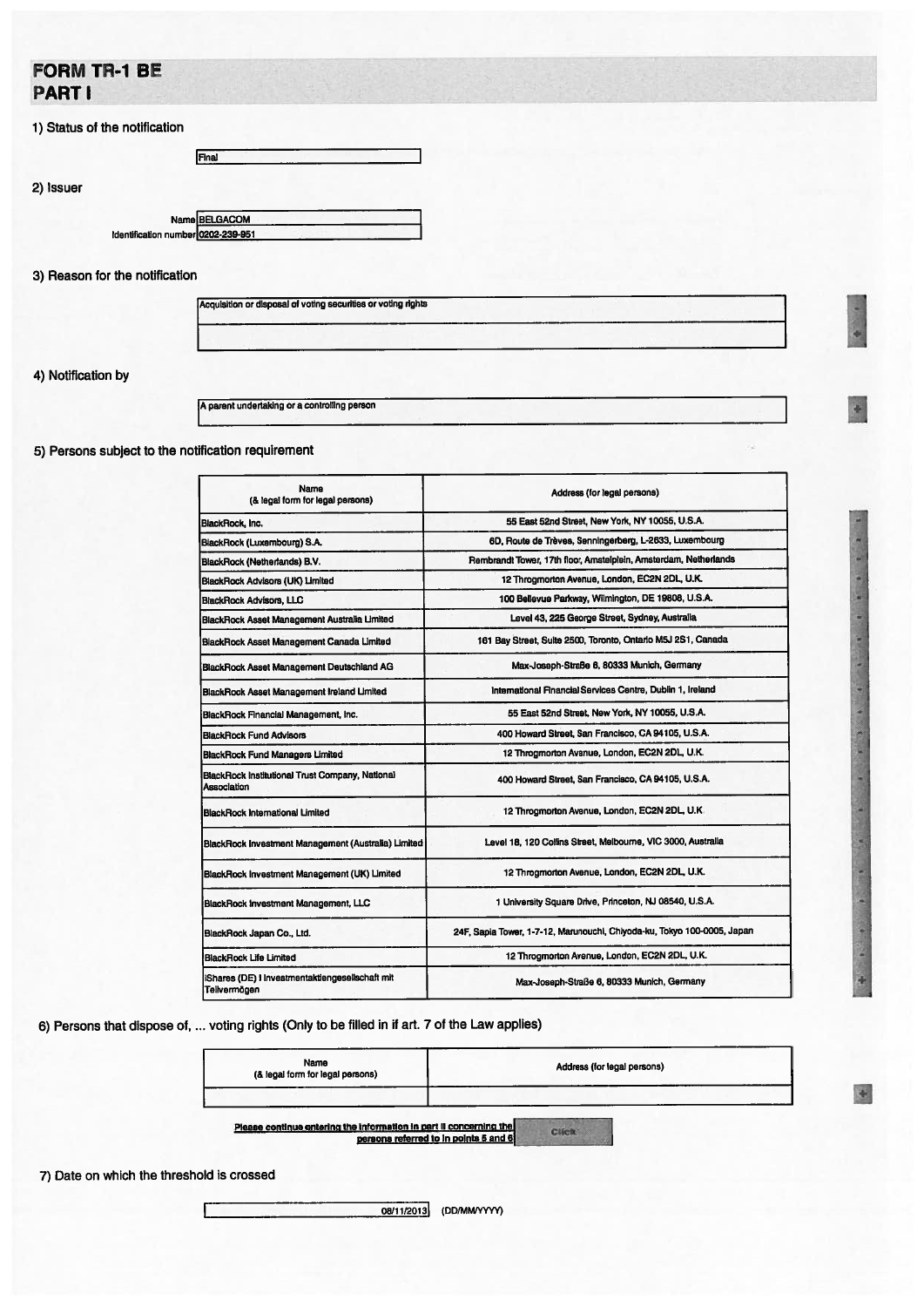|  | 8) Threshold that is crossed (in %) |  |  |  |  |  |  |
|--|-------------------------------------|--|--|--|--|--|--|
|--|-------------------------------------|--|--|--|--|--|--|

 $\Gamma$ 

÷,

If the holding has fallen below the lowest threshold, you have the option of not entering any numbers under point 10

 $\overline{\mathbf{a}}$ 

9) Denominator

338,025,135

Please enter the denominator before filling in the data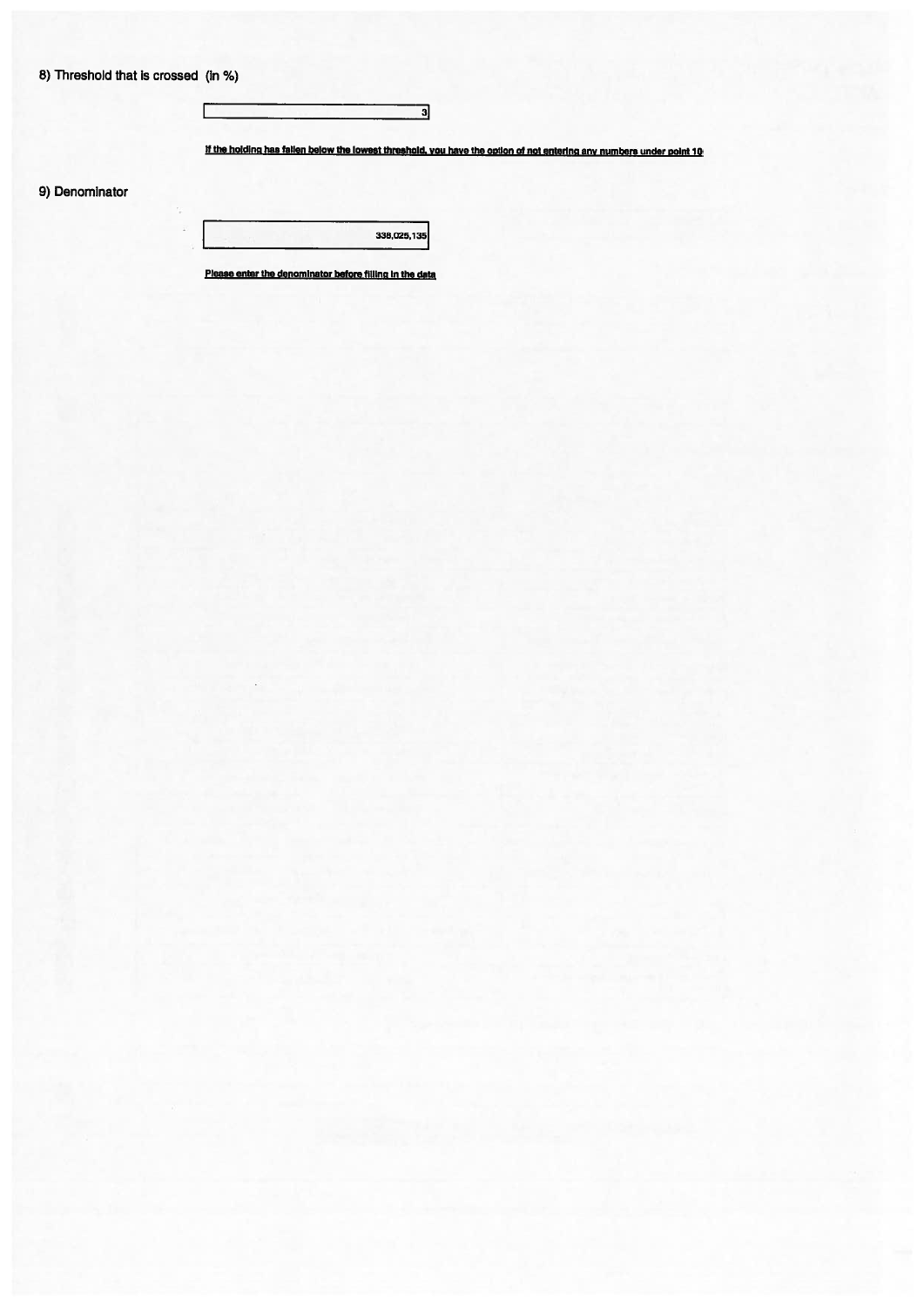## 10) Notified details

| A) Voting rights                                                             | Previous notification |                             | After the transaction           |                      |                                 |  |  |
|------------------------------------------------------------------------------|-----------------------|-----------------------------|---------------------------------|----------------------|---------------------------------|--|--|
|                                                                              | # of voting rights    |                             | # of voting rights              | % of voting rights   |                                 |  |  |
| Holders of voting rights                                                     |                       | <b>Linked to securities</b> | Not linked to the<br>securities | Linked to securities | Not linked to the<br>securities |  |  |
| BlackRock, Inc.                                                              |                       | $\mathbf{o}$                |                                 | 0.00%                |                                 |  |  |
| BlackRock (Luxembourg) S.A.                                                  |                       | 20.690                      |                                 | 0.01%                |                                 |  |  |
| BlackRock (Netherlands) B.V.                                                 |                       | 26,451                      |                                 | 0.01%                |                                 |  |  |
| BlackRock Advisors (UK) Limited<br>BlackRock Advisors, LLC                   |                       | 396,277                     |                                 | 0.12%                |                                 |  |  |
|                                                                              |                       | 10,971                      |                                 | 0.00%                |                                 |  |  |
| BlackRock Asset Management Australia<br>Limited                              |                       | 17,089                      |                                 | 0.01%                |                                 |  |  |
| <b>BlackRock Asset Management Canada</b><br>Limited                          |                       | 87,107                      |                                 | 0.03%                |                                 |  |  |
| <b>BlackRock Asset Management</b><br>Deutschland AG                          |                       | 1,398,748                   |                                 | 0.41%                |                                 |  |  |
| <b>BlackRock Asset Management Ireland</b><br>Limited                         |                       | 1,799,432                   |                                 | 0.53%                |                                 |  |  |
| BlackRock Financial Management, Inc.                                         |                       | 153,821                     |                                 | 0.05%                |                                 |  |  |
| <b>BlackRock Fund Advisors</b>                                               |                       | 2.487.111                   |                                 | 0.74%                |                                 |  |  |
| <b>BlackRock Fund Managers Limited</b>                                       |                       | 61,044                      |                                 | 0.02%                |                                 |  |  |
| <b>BlackRock Institutional Trust Company.</b><br><b>National Association</b> |                       | 2,192,506                   |                                 | 0.65%                |                                 |  |  |
| <b>BlackRock International Limited</b>                                       |                       | 26,530                      |                                 | 0.01%                |                                 |  |  |
| <b>BlackRock Investment Management</b><br>(Australia) Limited                |                       | 18,638                      |                                 | 0.01%                |                                 |  |  |
| <b>BlackRock Investment Management</b><br>(UK) Limited                       |                       | 313,166                     |                                 | 0.09%                |                                 |  |  |
| BlackRock Investment Management,<br>ПC                                       |                       | 216,844                     |                                 | 0.06%                |                                 |  |  |
| BlackRock Japan Co., Ltd.                                                    |                       | 179,770                     |                                 | 0.05%                |                                 |  |  |
| <b>BlackRock Life Limited</b>                                                |                       | 370,093                     |                                 | 0.11%                |                                 |  |  |
| IShares (DE) I<br>Investmentaktlengesellschaft mit<br>Teilvermögen           |                       | 390,487                     |                                 | 0.12%                |                                 |  |  |
| subtotal                                                                     |                       | 10.166,775                  |                                 | 3.01%                |                                 |  |  |
| <b>TOTAL</b>                                                                 |                       | 10,166,775                  | $\mathbf o$                     | 3.01%                | 0.00%                           |  |  |

Start with "groups" of holders. Calculate subtotals and then finish with the persons<br>who are "alone".<br>The totals, subtotals and % will be updated once you have clicked on

<CALCULATE>

| B) Equivalent financial instruments            | After the transaction        |                        |                                       |                                                                                    |                    |  |  |
|------------------------------------------------|------------------------------|------------------------|---------------------------------------|------------------------------------------------------------------------------------|--------------------|--|--|
| Holders of equivalent<br>financial instruments | Type of financial instrument | <b>Expiration date</b> | Exercise period or date               | # of voting rights<br>that may be<br>acquired if the<br>instrument is<br>exercised | % of voting rights |  |  |
|                                                | <b>TOTAL</b>                 |                        | (in relation to all expiration dates) | o                                                                                  | 0.00%              |  |  |

The totals will be updated once you have clicked on <CALCULATE>

| TOTAL (Voting rights & Equivalent financial<br>(instruments) |         | # of voting rights | % of voting rights |  |
|--------------------------------------------------------------|---------|--------------------|--------------------|--|
|                                                              | CALCULA | 10,166,775         | 3.01%              |  |

11) Chain of controlled undertakings through which the holding is effectively held, if applicable

Please describe, or join a diagram in attachment

BlackRock. Inc. is the ultimate parent company of all legal entities contained herein. With a common voting policy in place across all entities within<br>the group. BlackRock, Inc. maintains control of assets indicated within

12) In case of proxy voting for only one GM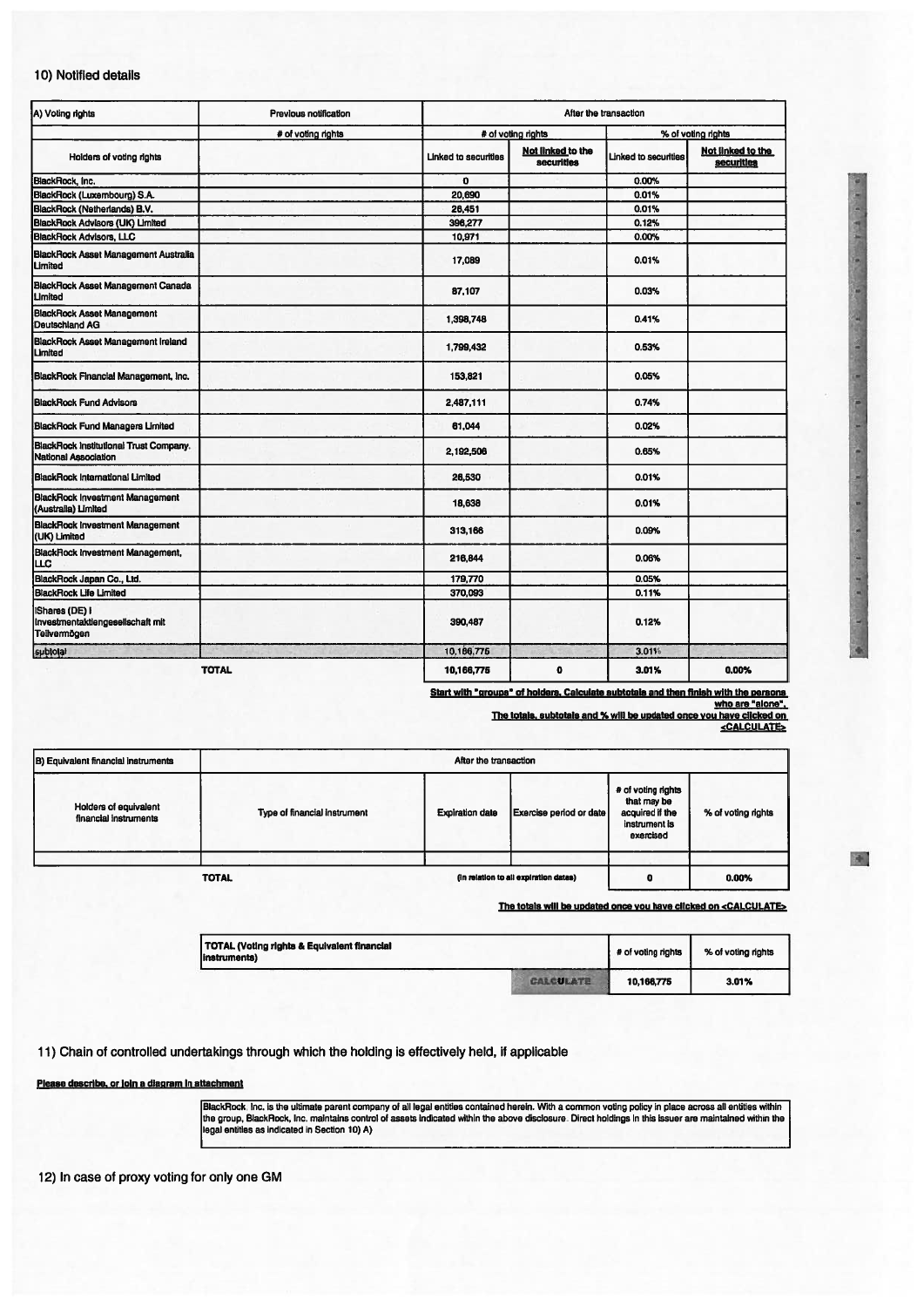| łold |  |
|------|--|
| e    |  |
|      |  |

 $\ddot{\phantom{a}}$ 

 $\hat{\mathcal{Z}}$ 

 $\mathcal{P}^{(0)}$ 

 $\frac{1}{2}$  . The  $\frac{1}{2}$ 

will cease to hold / **Holder 0** voting rights as of will hold again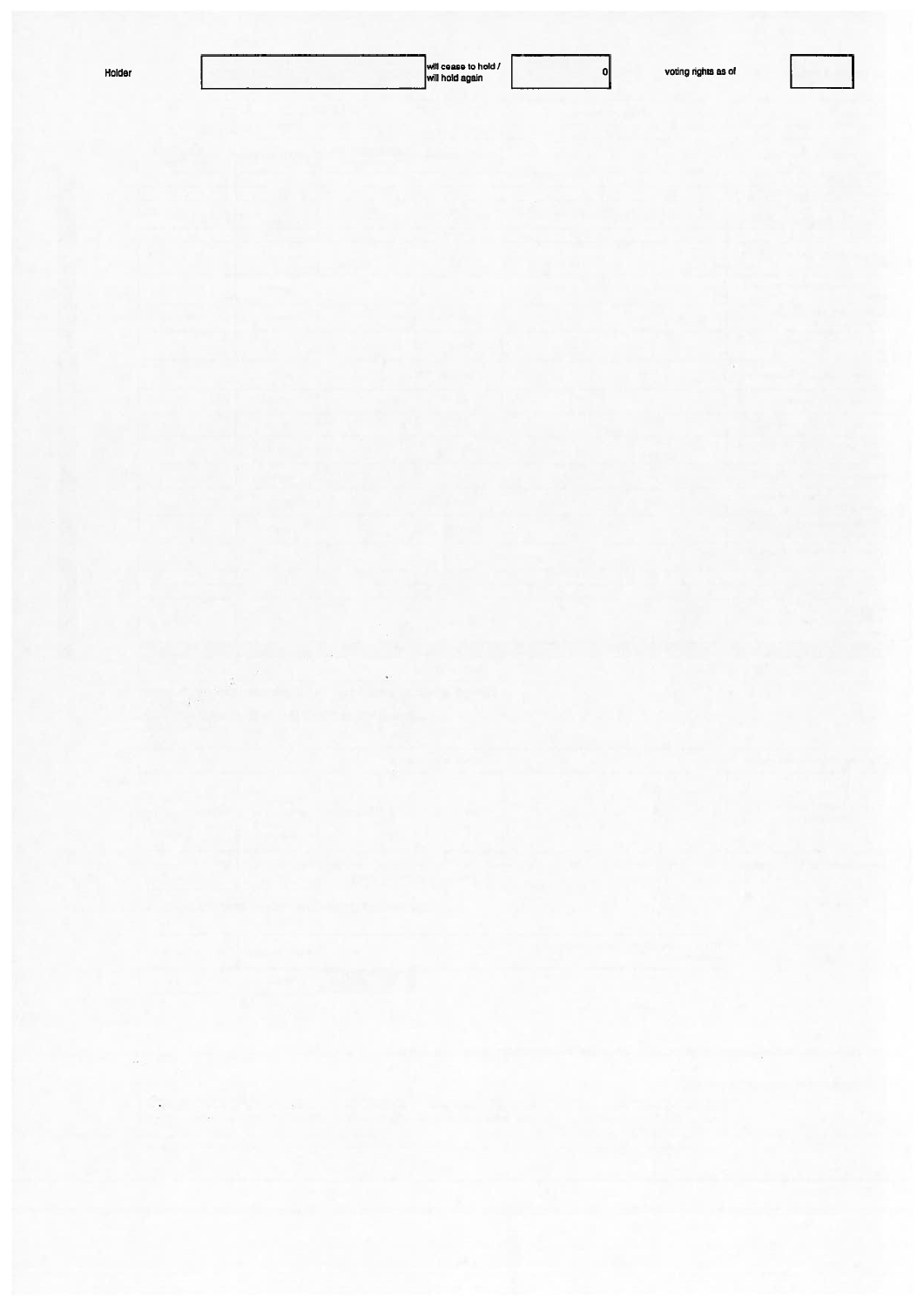## 13) Additional information

| A) Convertible bonds and rights to subscribe to voting securities not yet issued                |                                                                                     |  |  |  |  |  |  |  |
|-------------------------------------------------------------------------------------------------|-------------------------------------------------------------------------------------|--|--|--|--|--|--|--|
| Holder                                                                                          | # of voting rights that may be acquired if the<br>instrument is exercised/converted |  |  |  |  |  |  |  |
|                                                                                                 |                                                                                     |  |  |  |  |  |  |  |
|                                                                                                 |                                                                                     |  |  |  |  |  |  |  |
| B) Shares without voting rights                                                                 |                                                                                     |  |  |  |  |  |  |  |
| Holder                                                                                          | Number                                                                              |  |  |  |  |  |  |  |
|                                                                                                 |                                                                                     |  |  |  |  |  |  |  |
|                                                                                                 |                                                                                     |  |  |  |  |  |  |  |
| C) Remarks                                                                                      |                                                                                     |  |  |  |  |  |  |  |
| The holding crossed below the initial threshold on 7th November 2013, and then moved back above |                                                                                     |  |  |  |  |  |  |  |

12/11/2013 (DD/MM(YYYY)

Done at

On Little and Little and Little and Little

Name & capacity

12 Throgmorton Avenue, London, EC2N 2DL, U.K.

Duncan Murray, Vice President Signature Signature